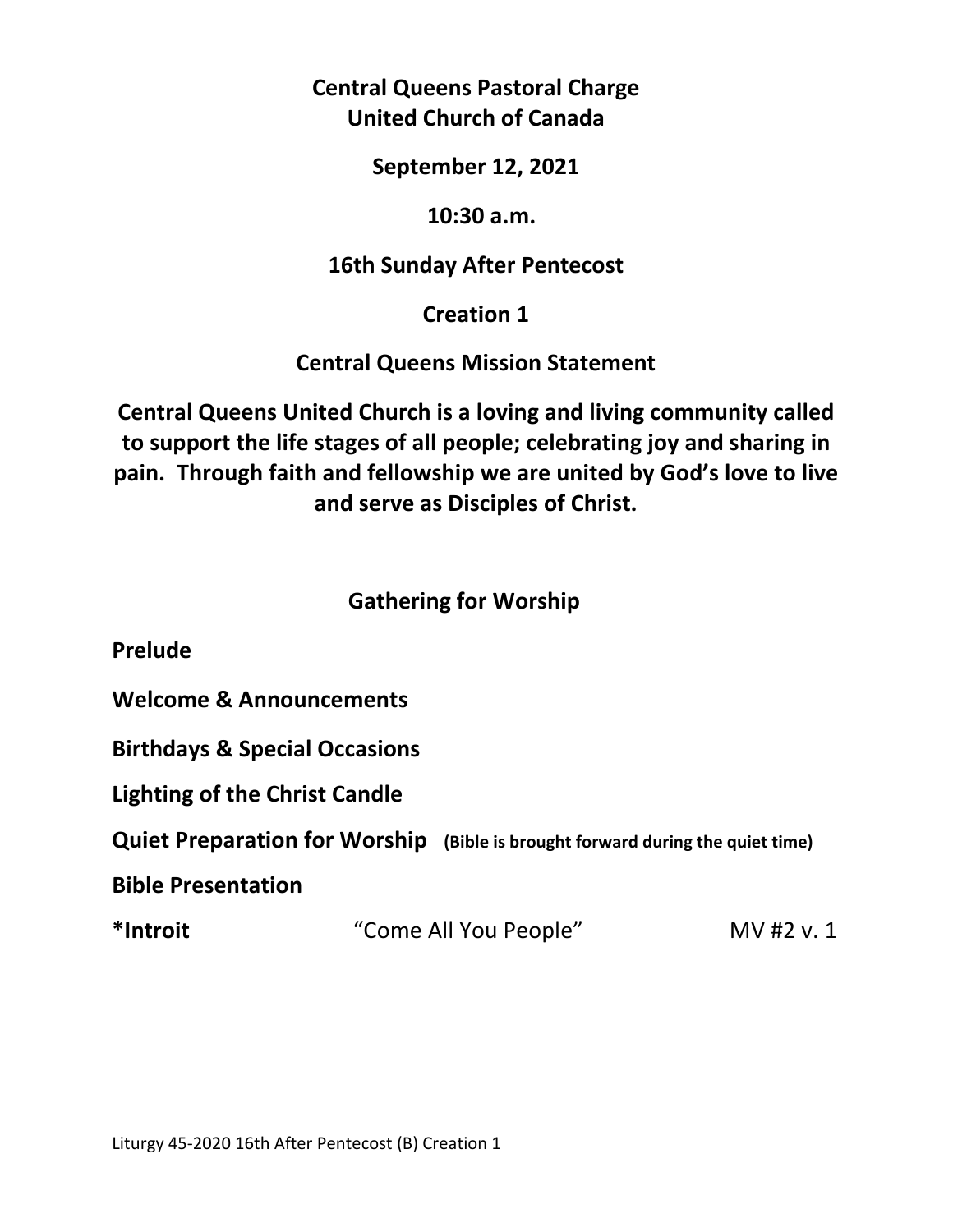### **\*Call to Worship**

 I am the circling hawk dancing with joy for life **God, you invite us to join in the dance!** 

I am the faithful soil nourishing each life I touch. **You invite us to join in the caring.** 

 I am the swift stream singing my thanks for life. **You invite us to join in the song.** 

 I am the blazing star bringing wonder to life. **You invite us to join in the wonder.** 

 I am the voice of creation praising the God who shapes life: **You invite us to join in the praise.** 

| *Hymn | "Oh A Song Must Rise" | MV #142 |
|-------|-----------------------|---------|
|       |                       |         |

**Prayer of Approach** 

 **Generous God, creation is your song of love. Maybe stop to listen and open our hearts to the melody so that we might join in the singing.** 

With Jesus, we share in the ancient prayer…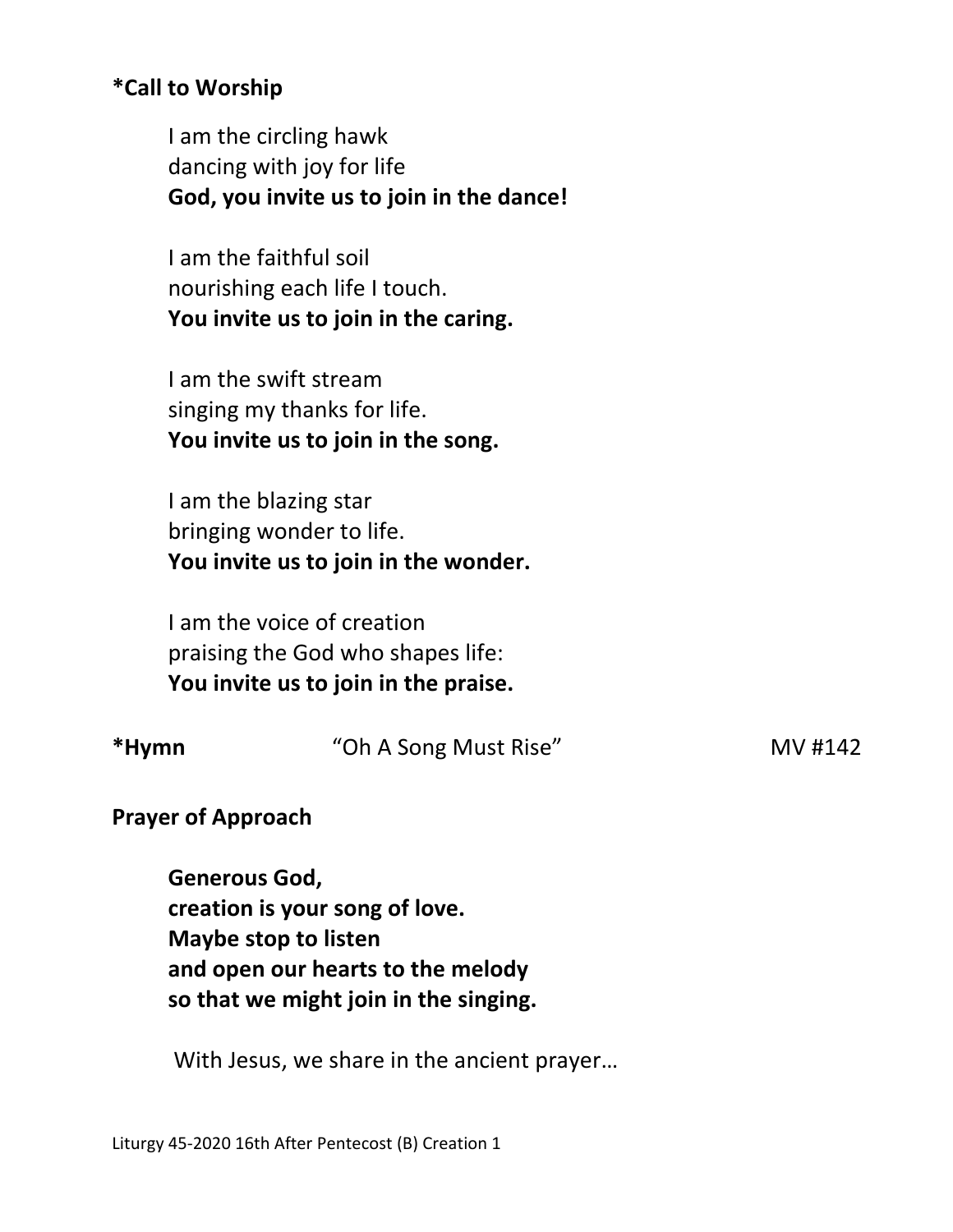**Lord's Prayer** 

**Our Father, who art in heaven, hallowed be thy name. Thy Kingdom come, thy will be done on earth, as it is in heaven. Give us this day our daily bread; and forgive us our trespasses, as we forgive those who trespass against us; and lead us not into temptation, but deliver us from evil. For thine is the kingdom, the power, and the glory, for ever and ever. Amen.** 

| <b>Responsive</b>           | Psalm 19<br>The heavens declare the glory of God.                              | VU# 740-741  |
|-----------------------------|--------------------------------------------------------------------------------|--------------|
| *Hymn                       | "Jesus, Teacher, Brave and Bold                                                | VU #605 v. 1 |
| <b>All God's Children</b>   |                                                                                |              |
| *Hymn                       | "Jesus Teacher Brave and Bold"                                                 | VU #605 v.2  |
| <b>Call to Confession</b>   |                                                                                |              |
| <b>Prayer of Confession</b> |                                                                                |              |
| Forgive.                    | For times when we have viewed planet earth as a<br>source of endless resources |              |
|                             | Earth's waters are polluted with toxins                                        |              |

Liturgy 45-2020 16th After Pentecost (B) Creation 1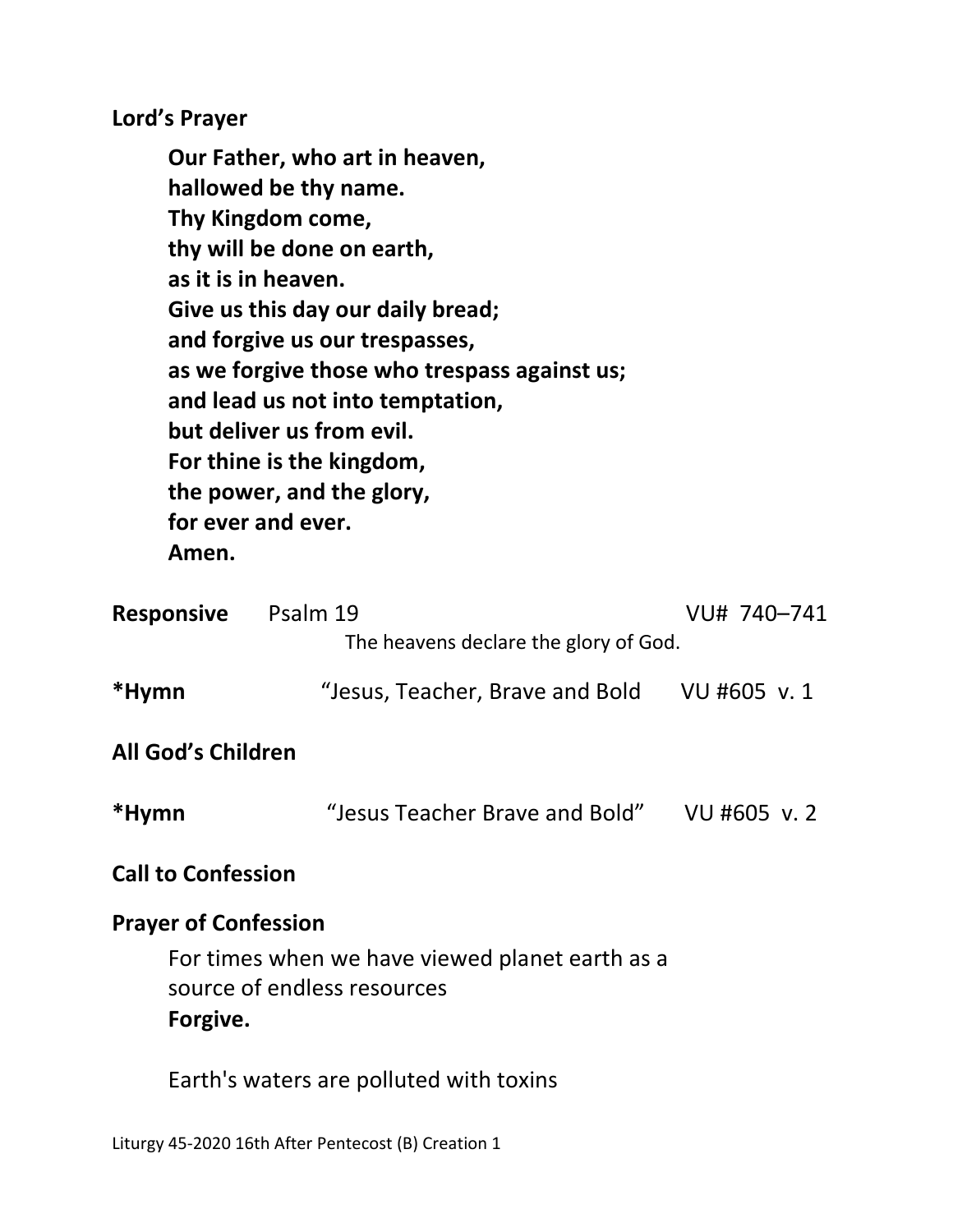### **Forgive.**

 For times when we have cared more about progress than planet earth **Forgive.** 

#### **Assurance of God's Love**

Planet Earth is our sanctuary home.

**We celebrate earth as our home, and live in goodness of God's forgiveness.** 

# **Presentation of Our Gifts**

### **Offertory Invitation**

 The psalmist declares, "The heavens are telling the glory of God. Day to day pours forth speech, and night to night declares knowledge." Let us share our gifts so that we can also partake in telling others of God's glory!

| <b>Offertory</b> | "Walk With Me" | VU #649 Chorus |
|------------------|----------------|----------------|
|                  |                |                |

### **\*Presentation of Offering**

**\*Offertory Prayer** 

**Generous Creator, you have opened your hands and placed so many gifts into ours. Receive what we offer as a sign of our thankfulness. Amen.**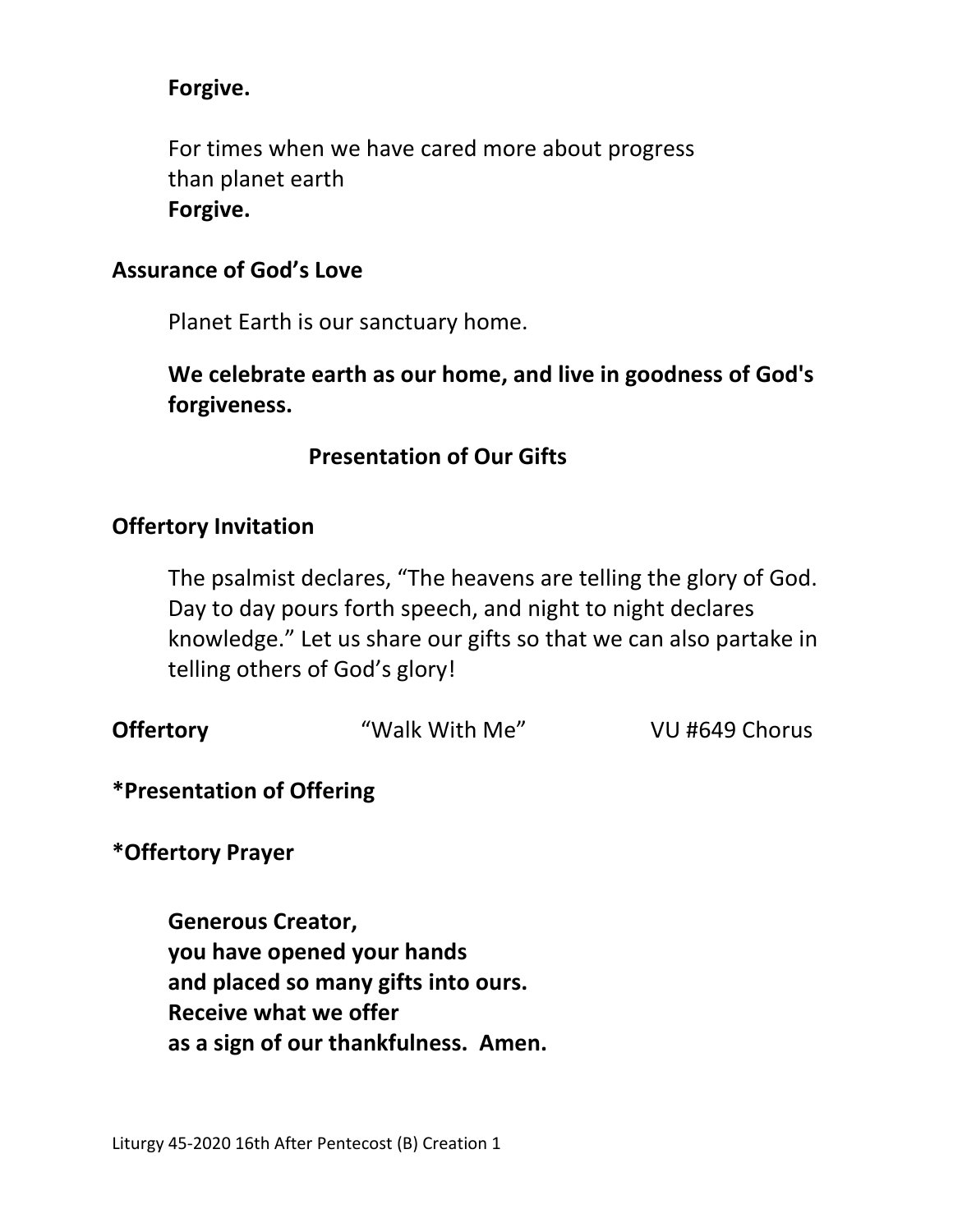# **Listening for the Word**

## **Sacred Word**

| Proverbs 1:20-3 | Wisdom cries in the streets |
|-----------------|-----------------------------|
|                 |                             |

**Mark 8:27–38** Who do people say that I am?

**Anthem**

**Sermon** 

## **Pastoral Prayer**

Holy one, you breathed over the waters and shaped life in all its diverse beauty. We are faithful witnesses to your abundant love for all creation. We give thanks for the light and the darkness... (Pictures of day / night images) we give thanks for the land and the waters... (Pictures of land / water) we give thanks for plants of all kinds... (Pictures of different plants) we give thanks for the moon, the stars and the sun... (Pictures of moon/stars/sun) we give thanks for all the creatures of the sky, waters and land... (Pictures of different creatures) we give thanks for this marvelous creation and echo your words: quotation marks "It is good!"